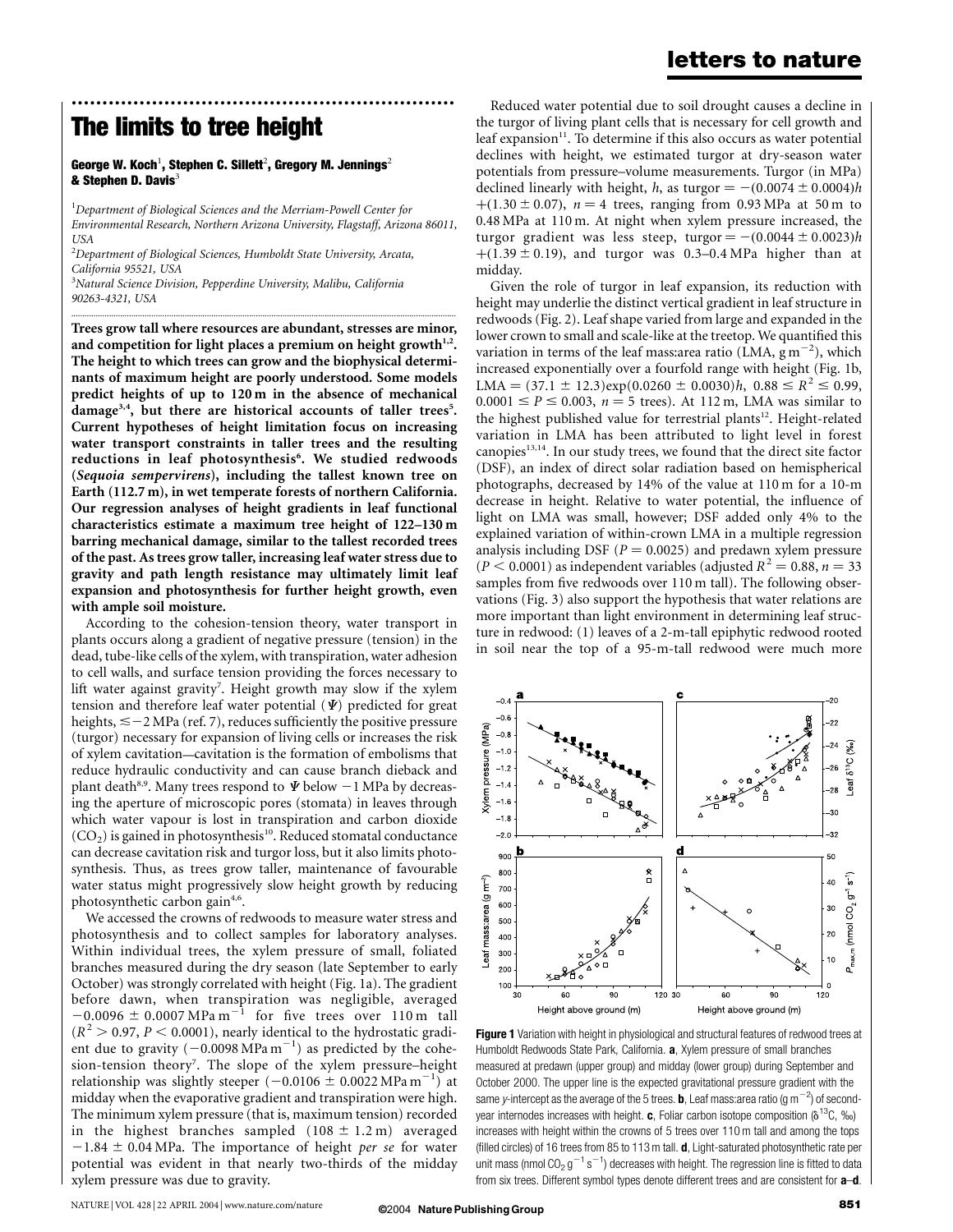## letters to nature

expanded than leaves of the host tree in the same light environment, and (2) when a fallen branch from the upper crown of a tall redwood was potted in wet soil and allowed to root with the branch exposed to high light, the new leaves produced were much more expanded than the existing leaves. It is likely that in very tall trees, components of water potential, notably turgor, are important determinants of LMA and related anatomical features, just as they are along soil moisture gradients<sup>12</sup>.

To assess further the physiological consequences of declining water potential with height, we measured stable carbon isotope composition ( $\delta^{13}$ C) and leaf photosynthesis. The  $\delta^{13}$ C value (‰) of plant tissues expresses the photosynthetic discrimination against  $^{13}$ CO<sub>2</sub> compared with  $^{12}$ CO<sub>2</sub> and is a common metric of long-term water stress, ranging from  $-20\%$  to  $-34\%$  in plants such as redwood that have the  $C_3$  photosynthetic pathway<sup>15</sup>. When water stress reduces stomatal conductance,  $CO<sub>2</sub>$  concentration in the intercellular air spaces of leaves  $(C_i)$  declines, and this lessens the enzymatic discrimination against  $\frac{13}{13}CO_2$ , causing  $\delta^{13}C$  to increase. In redwood, foliar  $\delta^{13}C$  (‰) was correlated with height (Fig. 1c, exponential fits of the form  $\delta^{13}C + 31 = b_1 \exp(b_0 h)$ ,  $b_1 =$  $0.681 \pm 0.434, b_0 = 0.033 \pm 0.005, 0.78 \leq R^2 \leq 0.94, 0.0001 \leq$  $P \le 0.002$ ). The highest  $\delta^{13}$ C was always observed at the treetop and averaged  $-22.2 \pm 0.6\%$  at  $\geq 110$  m. This is the highest published foliar  $\delta^{13}C$  for tall trees and is close to the apparent limit for  $C_3$  plants<sup>16–18</sup>. We also found a significant relationship of  $\delta^{13}$ C (‰) to height for the treetop foliage of 13 trees from 85 m to 110 m tall plus 3 trees taller than 112 m (Fig. 1c,  $\delta^{13}C + 31 = 1.928 \exp(0.0131 h), R^2 = 0.321, P = 0.022, n = 16).$ That  $\delta^{13}$ C was higher (less negative) at the tops of trees than at the same height within tree crowns probably indicates the effect of shading in reducing foliar  $\delta^{13}$ C (ref. 15). Nonetheless, patterns both within and among trees demonstrate a strong increase of  $\delta^{13}C$  with height in redwood, indicative of increasing water stress.

High values of  $\delta^{13}C$  occur when stomatal conductance is strongly limiting to photosynthesis, as in plants experiencing low water potentials due to soil moisture stress<sup>15,16</sup>. Rather than soil moisture stress, however, it is likely that in tall trees the reduction in water potential due to gravity and path length resistance causes stomatal conductance to increasingly limit photosynthesis with height6,19. The treetop  $\delta^{13}$ C of about  $-22\%$  corresponds to a flux-weighted C<sub>i</sub> of  $\sim$ 160 p.p.m. during the assimilation of CO<sub>2</sub> into new biomass. This is similar to the average daily  $C_i$  estimated from our *in situ* gas exchange measurements near the tops of two 112-m-tall trees during autumn (170  $\pm$  11 p.p.m.). Thus, integrated  $\delta^{13}C$  and



Figure 2 Variation in leaf structure with height in redwood. Leaf length and the angle between the long axis of the leaf and supporting stem segment both decrease with height. Numbers denote the sample height in m. Scale divisions are cm.

instantaneous gas exchange indicate that stomatal conductance is increasingly limiting to photosynthesis with height, as reported for other conifers up to 65 m tall<sup>19,20</sup>.

Laboratory gas exchange measurements of foliage cut from different heights and re-hydrated to uniformly high water potentials enabled us to examine the consequences of height for photosynthesis in the absence of a direct influence of low water potential. Light-saturated photosynthesis per unit leaf area  $(P_{\text{max},a})$  did not vary with height  $(R^2 = 0.012, P = 0.78)$ , averaging 5.6 μmol  $CO_2$  m<sup>-2</sup> s<sup>-1</sup>. Photosynthesis per unit leaf mass ( $P_{\text{max,m}}$ ) decreased with height (Fig. 1d,  $\bar{P}_{\text{max,m}} = -0.455h + 55.3$ ,  $R^2 = 0.88$ ,  $P = 0.0002$ ), however, indicating a lower potential photosynthetic return on biomass invested in leaves at greater heights. The  $P_{\text{max,m}}$  of 110-m foliage was 28% of that at 80 m and only 16% of that at 50 m. Because light levels decline exponentially with depth in forest canopies<sup>2</sup>, actual differences in photosynthesis per unit biomass are probably smaller than indicated by our



Figure 3 Leaf structure can vary independently of light environment. The upper panel shows foliage of an epiphytic redwood (expanded, light-green leaves) and adjacent foliage (unexpanded, darker-green leaves in background) of the host redwood at 95 m in the same light environment. The lower panel shows the new, more expanded foliage (at branch tips) that developed next to the existing unexpanded foliage on a detached upper crown (>90 m) branch after it was rooted in wet soil and kept in high light. Both examples support the view that variation in light environment explains little of the variation in leaf structure in redwood (see text).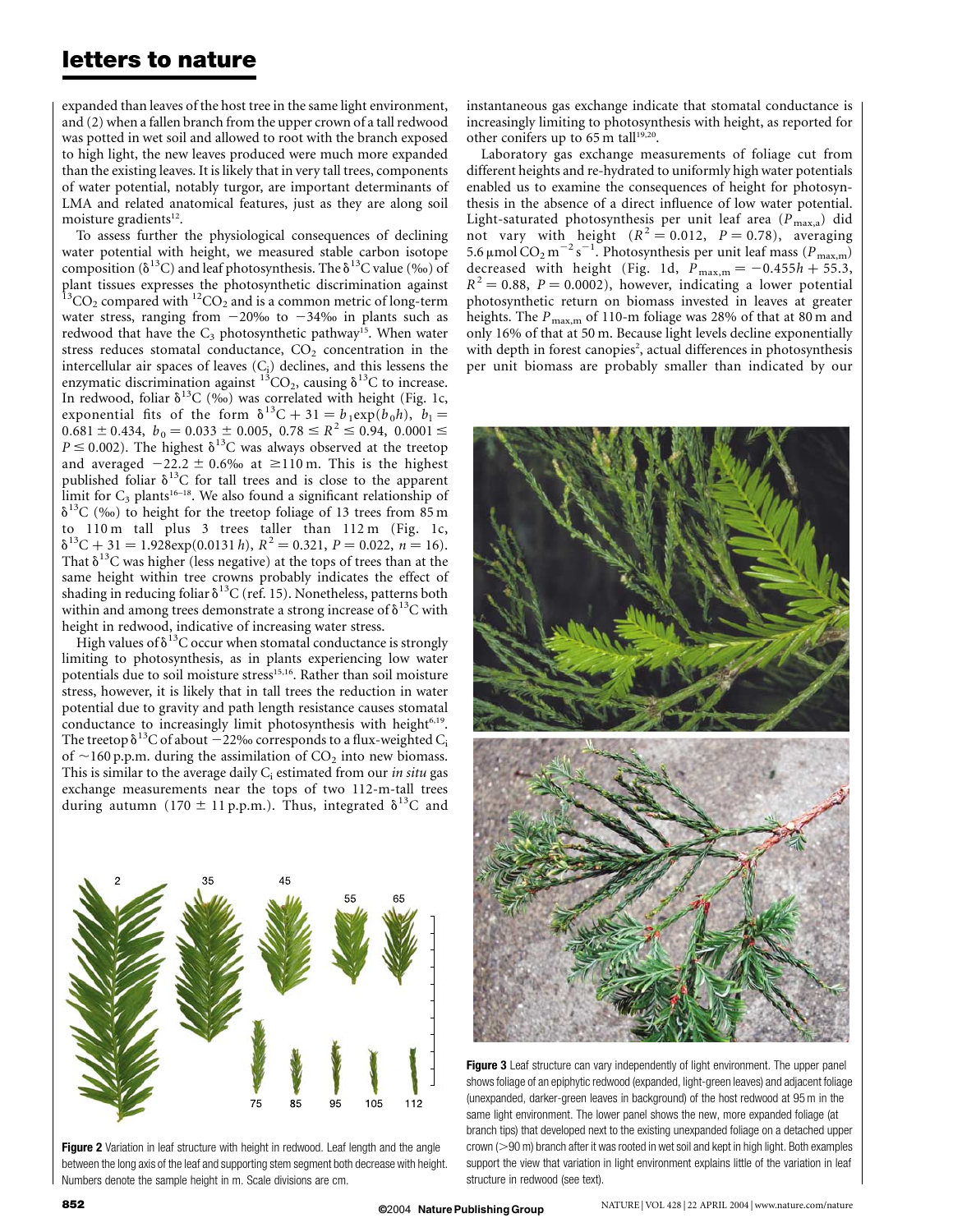measurements at light saturation. Nonetheless, photosynthetic capacity per unit foliar mass declines with height, and we hypothesize that this results from the observed changes in leaf structure. High LMA is associated with high tissue density and increased allocation of biomass to structure, including thicker cell walls $12,21$ . These changes can increase internal resistance to  $CO<sub>2</sub>$  diffusion within leaves<sup>22,23</sup>, reducing photosynthesis and contributing to high  $\delta^{13}$ C values. We speculate that the universal influence of gravity on water potential gradients in tall trees underlies structural changes in photosynthetic tissues that, along with increased stomatal regulation, reduce photosynthesis and carbohydrate availability for height growth.

Our studies of the tallest redwoods reveal gradients in physiological and structural features that support hypotheses of height limitation due to hydraulic constraints<sup>4,6</sup>. Water potential, turgor, leaf structure, carbon isotope composition, and photosynthesis all change with height as they do along gradients of soil moisture stress, consistent with a general role for water availability in determining leaf functional traits<sup>12,21</sup>. Height gradients of these variables also allowed us to address the potential biophysical limit to height in redwood. To estimate a maximum height in the current environment barring mechanical damage, we calculated the height at which the functional variables we examined would reach a limit value (Table 1).

Low water potential affects growth severely when the formation of embolisms by cavitation reduces hydraulic conductivity8. Whereas it is not uncommon for shorter trees to operate at water potentials that cause considerable loss of hydraulic conductivity, cavitation avoidance may be critical for height growth in tall trees. Great height may prevent recovery of lost hydraulic function by embolism dissolution, the standard model for which requires that xylem pressures rise to within a few tenths of 0 MPa (ref. 24), higher than is possible in a water column held by tension above a few tens of metres. Our measurements of xylem vulnerability to cavitation in upper crown branches (109 m) of five trees over 110 m tall indicate that loss of hydraulic conductivity begins as xylem pressure drops to  $-1.9$  MPa (Supplementary Information), slightly lower than the lowest pressure we recorded at the tops of the tallest trees at midday. The xylem pressure–height relationship (Fig. 1a, Table 1) estimates a pressure of  $-1.9$  MPa at 122 m, increasing to 132 m for a limit value of  $-2.0$  MPa. It is likely that lower water potentials and cavitation do occur in tall redwoods, mature individuals of which may experience severe droughts during life spans of up to 2,200 years (refs 25, 26). It may be during such episodes that the upper crown dies back, as evidenced by our observations that nearly all very tall redwoods have multiple tops, the original leader having died and been replaced repeatedly.

Surveys of several hundred terrestrial plant species across diverse biomes report values of LMA from 20  $\text{g m}^{-2}$  for thin planar leaves of herbaceous species to a maximum of  $833 \text{ g m}^{-2}$  for the scale-like leaves in Juniperus monosperma, a short coniferous tree of arid regions and, like redwood, a member of the Cupressaceae<sup>12,21</sup>. Using  $833$  g m<sup>-2</sup> as the maximum possible for redwood, the LMA–height relationship (Fig. 1b, Table 1) estimates a maximum height of 122 m. If the limiting value of LMA is allowed to increase by 10%, the maximum height increases to 126 m.

For  $C_3$  plants, the apparent limit of foliar  $\delta^{13}C$  is the approxi-

mately  $-20\%$  reported for plants of arid environments<sup>16–18</sup>. The overall within-crown  $\delta^{13}$ C–height relationship (Fig. 1c, Table 1) estimates a  $\delta^{13}$ C of  $-20\%$  at 130 m. The sensitivity of this estimate to the limiting  $\delta^{13}$ C value is low; heights of 134 m and 125 m are estimated for  $\delta^{13}$ C of -19‰ and -21‰, respectively.

A linear extrapolation of maximum photosynthesis versus height (Fig. 1d, Table 1) predicts that  $P_{\text{max,m}}$  in saturating light would decline to 0 at 125 m. Carbon import from elsewhere in the tree may support early growth of new leaves, but the trend in foliar  $\delta^{13}C$  with height (Fig. 1c) indicates at most a minor quantitative significance of carbon subsidies from the lower crown.

Taken together, these height trends in ecophysiological variables indicate that the maximum height of redwood at our study site in current environmental conditions is 122 to 130 m. The reduction in water potential with height reduces leaf expansion and photosynthesis, the latter directly via increased stomatal regulation, as evidenced by  $\delta^{13}C$ , and indirectly by altering leaf structure (LMA), which in turn may further constrain carbon balance. Several additional lines of evidence support a limit to tree height for redwood that is taller than today's tallest trees and near the estimates from our regression analyses. First, our measurements indicate that the tallest redwoods are growing by up to 0.25 m  $yr^{-1}$ . Second, over 95% of the original old-growth redwood forest has been logged<sup>26</sup>, and it is likely that redwoods taller than today's giants were felled<sup>5</sup>. Third, we analysed the height gradient in foliar  $\delta^{13}$ C reported for Douglas-fir<sup>20</sup> ( $\delta^{13}C = 0.060h - 27.5$ ,  $R^2 = 0.999$ ,  $P = 0.005$ ) and estimated by linear extrapolation that  $\delta^{13}$ C would reach -20‰ at 125 m. Finally, the maximum tree height we predict for redwood and Douglas-fir is similar to the 126 m of the tallest reliably measured gymnosperm of the past, a Douglas-fir<sup>5</sup>.

The tallest redwoods today stand in large reserves where intact forest structure sustains moist conditions and buffers trees against wind. The trees in this study, which include the first, second, fourth, sixth and eighth tallest known individuals on Earth, all occur within the largest contiguous old-growth redwood forest remaining (Humboldt Redwoods State Park, California), a reserve protecting 89 of the 116 tallest redwoods. (Measurements of redwoods throughout the species' range in California have found 116 individuals over 107 m; C. Atkins and M. Taylor, personal communication.) At reserves further north and closer to the coast, stronger storms may explain the lower heights  $(\sim100 \text{ m})$ , yet similar relationships of water potential and  $\delta^{13}$ C to height<sup>27</sup> as we observed in the tallest redwoods. At the drier inland margin of redwood's natural distribution in northern California, maximum tree height is lower  $({\sim}80 \text{ m})$ , yet treetop values of minimum water potential  $(-1.9 \text{ MPa})$  and maximum  $\delta^{13}C$  (-22‰) are similar to those at 110 m in the tallest redwoods. Thus a similar physiological ceiling may be reached at different physical heights depending on water availability, with storm damage reducing realized heights at sites that are otherwise optimal. Tree height should also vary over time as climate fluctuates, and linking top dieback dates and growth rates to past climate may reinforce our physiological interpretation of height limitation. Climate and atmospheric change will affect the height to which redwoods grow, the outcome depending on the combined effects of elevated atmospheric  $CO<sub>2</sub>$  concentration and altered temperature and moisture on tree water relations and  $\Box$  carbon balance<sup>28</sup>.

| Table 1 Maximum height predictions for redwood, Sequoia sempervirens              |                                                                                                          |                                   |                    |
|-----------------------------------------------------------------------------------|----------------------------------------------------------------------------------------------------------|-----------------------------------|--------------------|
| Dependent variable                                                                | Equation                                                                                                 | Limit value of dependent variable | Maximum height (m) |
| $\Psi$ , midday (MPa)<br>LMA (g m <sup>-2</sup> )<br>$\delta$ <sup>13</sup> C (‰) | $\Psi = -0.00973h - 0.712$<br>$LMA = 37.43 \exp(0.0255 h)$<br>$\delta^{13}C = 0.559 \exp(0.0229 h) - 31$ | $-1.9$<br>833<br>$-20$            | 122<br>122<br>13C  |
| $P_{\text{max,m}}$ (nmol $g^{-1}$ s <sup>-1</sup> )                               | $P_{\text{max.m}} = -0.434h + 54.3$                                                                      |                                   | 125                |

The relationship of physiological and structural variables to height in redwoods at Humboldt Redwoods State Park, California.The equations describe the relationship of the dependent variable to height for data from all study trees combined. See text for explanations of limit values for dependent variables.